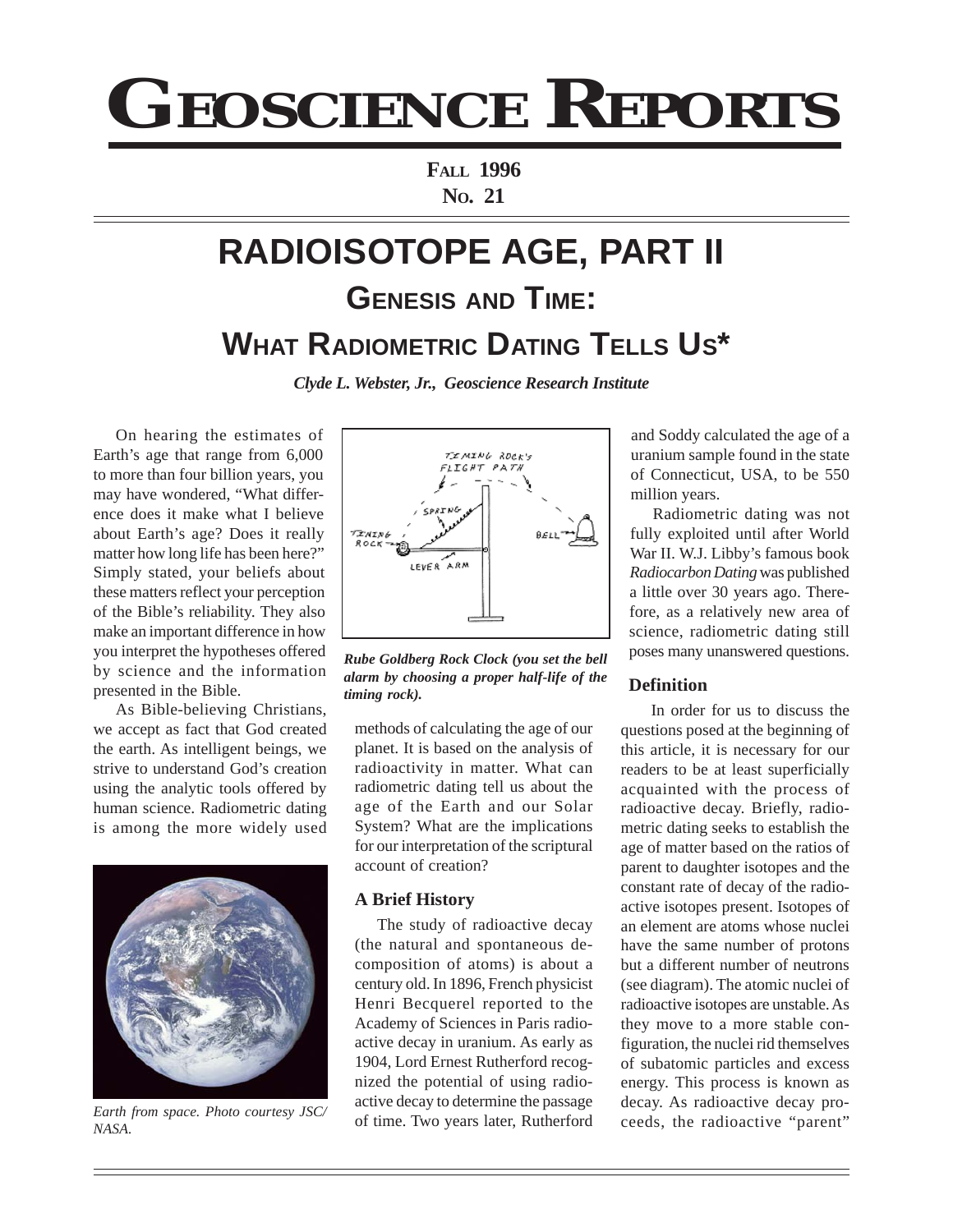

*Hydrogen isotopes*

material (e.g., uranium) is transformed into offspring or "daughter" products (e.g., thorium, etc.). This process continues until a stable daughter product is achieved (in the case of uranium, this is lead).

The length of time required for half of the original parent material to decay is known as the "half-life" of the isotope. These half-lives range from those less than 0.000000001 seconds to those extremely long (more than one billion years). For a



*Uranium roll-front deposit, Turkey Creek. Photo courtesy of Jim Gibson.*

given radioactive isotope, infinite age is often assumed after the passing of 7 to 10 half-lives, because after this point it is statistically impossible to accurately detect the presence of the parent isotope. An object that is infinitely old with respect to all isotopes would exhibit no radioactivity, for the radioactive isotopes would have decayed completely to their stable daughter products. Although radiometric dating is widely used and accepted, it is far from problem-free.

#### **Different Techniques**

A variety of radiometric techniques are used (e.g., potassiumargon, rubidium-strontium, etc.) to measure the parent:daughter ratios of different elements found in a sample. This variety of techniques allows scientists to interpret the approximate age at which a specimen experienced major events such as its elemental formation (nucleogenesis), solidification, heating, remelting, shock, mixing with other minerals, exposure to water or to high-energy radiation.

Scientists performing more than one measurement of radiometric age on a given sample are not surprised when the resulting ages disagree. This disagreement implies that the sample being studied may have experienced more than one age-altering event. These events affected different isotopes in the sample

in different ways. Discordance may provide useful insight into the chronology of events that the sample has experienced.

In many cases chemically and physically independent radiometric dating techniques agree. These concordant dates cannot be easily explained away and often point to physically significant events. The observed concordance between the numerous radiometric-age determinations for the theoretical consolidation of our Solar System is one such event. However, before we can establish the age of our Solar System, it is crucial to note that concordance of radiometric dates does not automatically imply direct correspondence between the radiometric age and real time.

#### **Resetting the Clocks**

It is important for us to realize that the academic climate in which radiometric dating techniques were developed was one which assumed long ages for the development of life forms through evolution. This assumption promoted the search for such supporting ages.

This current of thought also produced a questionable assumption: that radiometric "clocks" in matter are set or reset to zero when the matter is moved due to igneous activity (e.g., lava flows) rather than their retaining all or part of their "age information" during their transport.



*Human concepts of time. Photo courtesy of C.L. Webster.*

In the process of fossilization (when the material of an organic form, such as a plant, is replaced by mineral material) the zero-set hypothesis suggests that the radiometric age of the mineral material in the fossil is also the minimum real-time age of the fossil. Unqualified support of such an application of the zeroset hypothesis can be described as supporting a "graveyard hoax." It is similar to a person's attempting to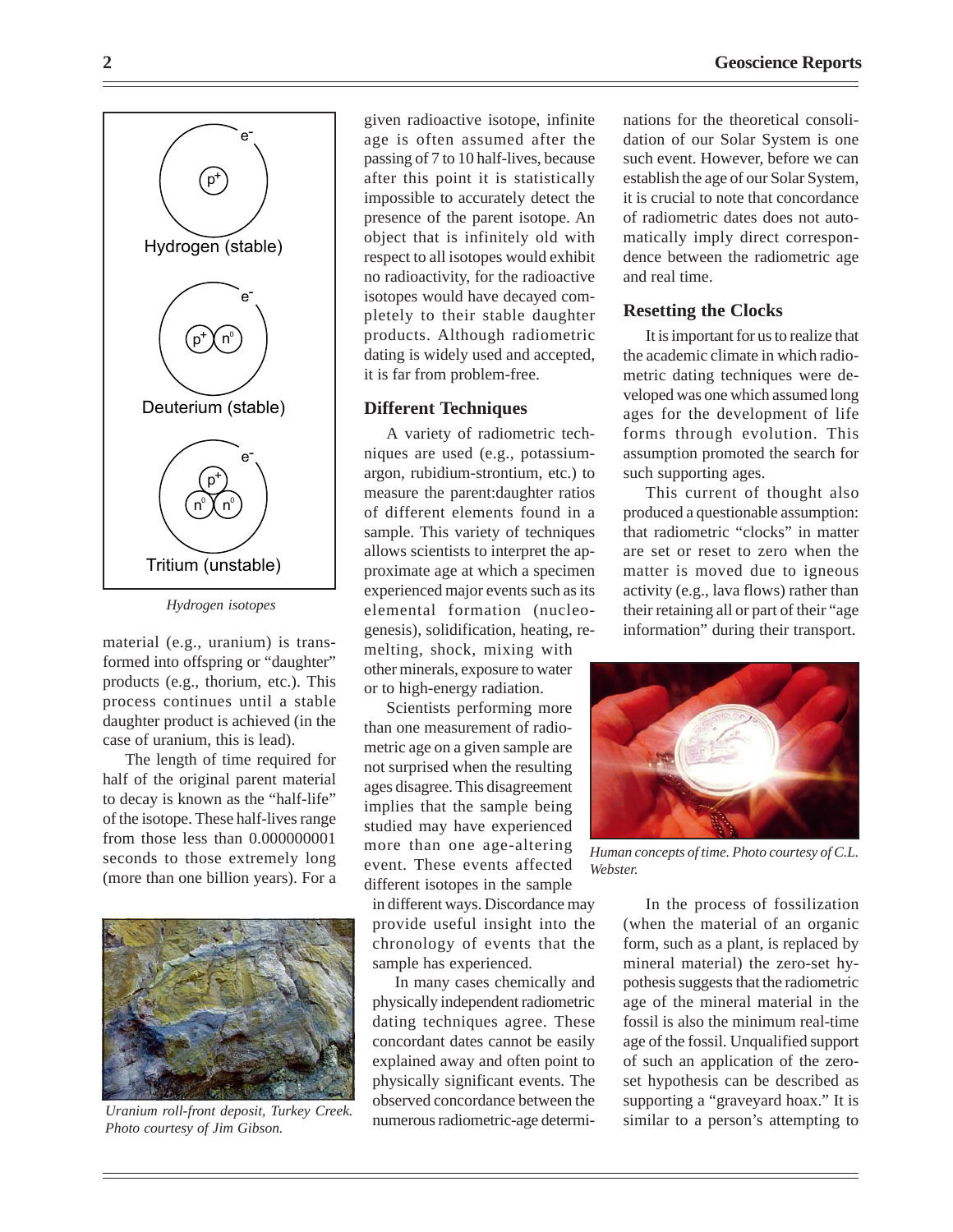

*Fossil "graveyard" at Dinosaur National Monument. Photo courtesy of Jim Gibson.*

calculate the age of a buried corpse by checking the age of a layer of soil both above and below the casket instead of reading the headstone. We must not characterize any individual who uses the zero-set hypothesis as supporting this "graveyard hoax" but rather look at such examples as emphasizing an important concept that may be overlooked. Simply stated, the radiometric ages for the mineral components of the earth in a cemetery plot are not necessarily expected to date the ages of that plot's occupants!

While ample evidence supports the zero-set hypothesis of various radiometric chronometer systems during the igneous formation or metamorphosis of minerals, scientific literature also authenticates the inheritance of previously established radiometric age characteristics during metamorphic and igneous transport processes. In some situations age characteristics, measured independently, have survived volcanic events. The survival of such age characteristics may be anywhere between total and nonexistent. (Examples of this were given in Part I of this series, *Geoscience Reports* No. 20, Spring 1996.)

The impact of sedimentary processes on radiometric age determinations has also been documented. An oil well in southwestern Louisiana (USA) that was drilled

into formations that have a conventional geologic age in the 5-25 million year range (Miocene) produced drill cuttings from shale at the 5190 foot level that has a K-Ar age of 254 million years. When the shale cuttings were ground and screened into component particle size, the average K-Ar age was found to be 164 million years for particles less than one-half micron in

diameter, 312 million years for particles in the ½-2 micron diameter range, and 358 million years for particles greater than 10 microns in diameter.<sup>1</sup> It is evident that the larger ratio of surface to volume for the smaller particles favors diffusion loss of the argon-40 that was inherited from the source of this shale. (The argon loss resulted in younger ages.) The radiometric age characteristics of the sediments into which this well was drilled reflect the radiometric age characteristics of the source areas drained by the Missouri and



*Oil wells can be considered spyglasses to Earth's interior.*

Ohio river systems, not the time of sediment emplacement.

Radiometric ages greater than within the expected range are attributed to various factors: an incomplete resetting of the radiometric clock at mineral formation, a partial removal of the parent isotope, or an infusion of the daughter isotope after mineral formation. On the other hand, radiometric ages less than the expected range are attributed to the partial removal of the daughter isotope after mineral formation, or an infusion of the parent isotope.

When dealing principally with sedimentary materials, and fossils in particular, it appears highly probable that radiometric dates more reasonably represent the initial characteristics of the source material in which organisms were buried rather than the time of their burial.

Now that we have determined that fossils do not necessarily share the same radiometric age as the surrounding rock, we face the remaining challenge of determining the significance of the radiometric characteristics. Keep in mind that these characteristics not only represent the initial radiometric characteristics of the matter analyzed but also any changes that were produced by heat, water, etc., during the relocation process.

According to Genesis 1, 7, and 8, our planet has experienced three major modifications that should be expected to have altered the characteristics of many mineral formations in the planetary crust. These modifications are the appearance of continents and ocean basins on the third day of Creation week, the subsequent weathering of the continental crust and reduction of topographic relief until the planet was again completely covered with water (the Noachian Flood), and the reappearance of continents and ocean basins after the Flood. Each of these